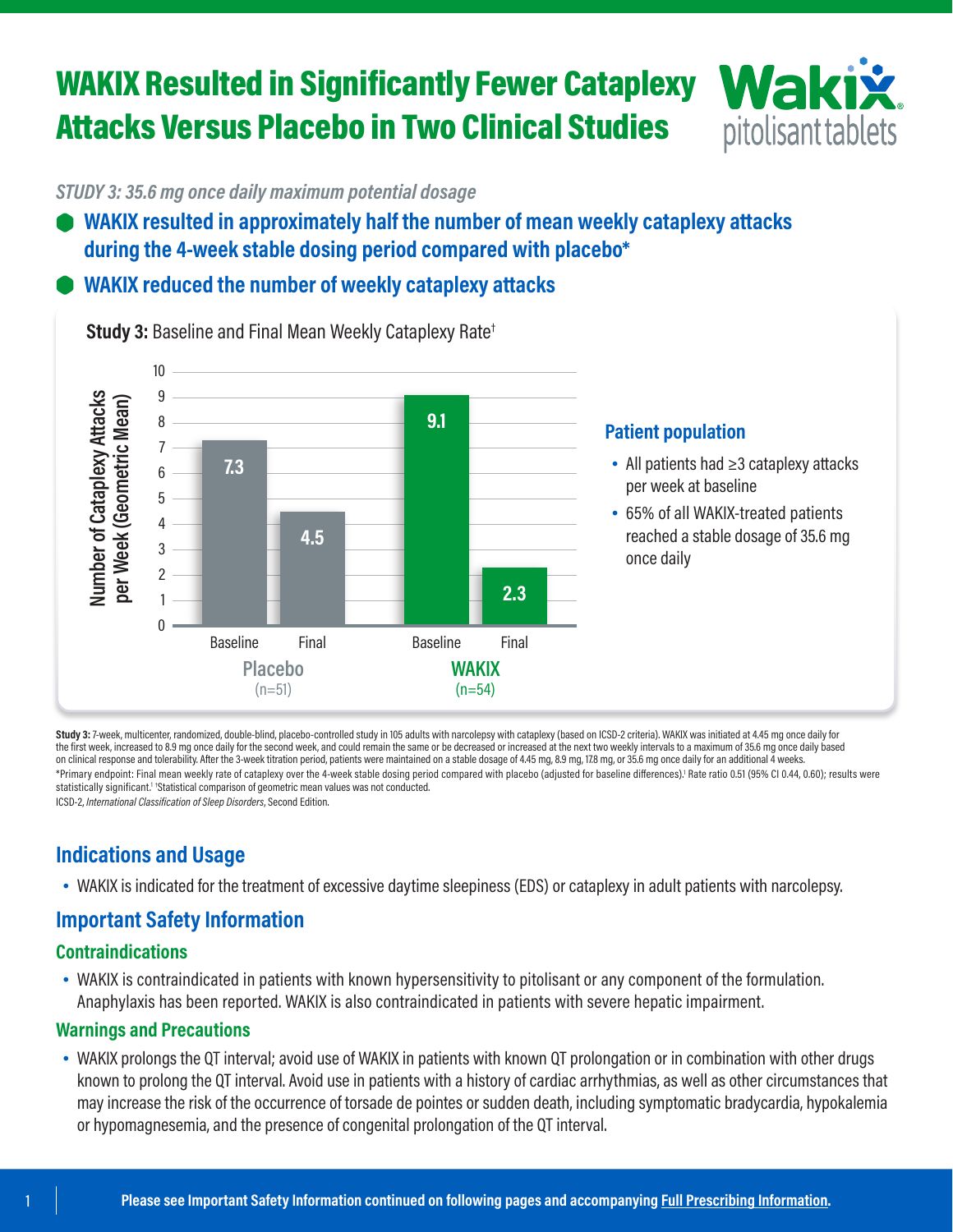## WAKIX Resulted in Significantly Fewer Cataplexy Attacks Versus Placebo in Two Clinical Studies



*STUDY 1: 35.6 mg once daily maximum potential dosage*

**In a supportive study, WAKIX resulted in significantly fewer mean daily cataplexy attacks**  at Week 8 compared with placebo<sup>1,\*</sup>

### **WAKIX reduced the number of daily cataplexy attacks**



**Study 1:** Baseline and Final Mean Daily Cataplexy Rate†

#### **Patient population**

- Subset of 49 patients had a history of cataplexy
- 61% of all WAKIX-treated patients with or without cataplexy reached a stable dosage of 35.6 mg once daily

Study 1: 8-week, multicenter, randomized, double-blind, placebo-controlled study in 61 adults with narcolepsy with or without cataplexy (based on ICSD-2 criteria). WAKIX was initiated at 8.9 mg once daily and could be increased at weekly intervals to 17.8 mg or 35.6 mg once daily based on clinical response and tolerability. After the 3-week titration period, patients were maintained on a stable dosage of 8.9 mg, 17.8 mg, or 35.6 mg once daily for an additional 5 weeks.

\*Secondary endpoint: Final mean daily rate of cataplexy at Week 8 compared with placebo (adjusted for baseline differences). Evaluated in a subset of 49 patients with a history of cataplexy. Rate ratio 0.07 (95% CI 0.01, 0.36); results were statistically significant.<sup>1</sup> †Statistical comparison of geometric mean values was not conducted.

ICSD-2, *International Classification of Sleep Disorders*, Second Edition.

## **Important Safety Information**

#### **Warnings and Precautions**

• The risk of QT prolongation may be greater in patients with hepatic or renal impairment due to higher concentrations of pitolisant; monitor these patients for increased QTc. Dosage modification is recommended in patients with moderate hepatic impairment and moderate or severe renal impairment (see full prescribing information). WAKIX is not recommended in patients with end-stage renal disease (ESRD).

#### **Drug Interactions**

- Concomitant administration of WAKIX with strong CYP2D6 inhibitors increases pitolisant exposure by 2.2-fold. Reduce the dose of WAKIX by half.
- Concomitant use of WAKIX with strong CYP3A4 inducers decreases exposure of pitolisant by 50%. Dosage adjustments may be required (see full prescribing information).
- H<sub>1</sub> receptor antagonists that cross the blood-brain barrier may reduce the effectiveness of WAKIX. Patients should avoid centrally acting  $\mathsf{H}_1$  receptor antagonists.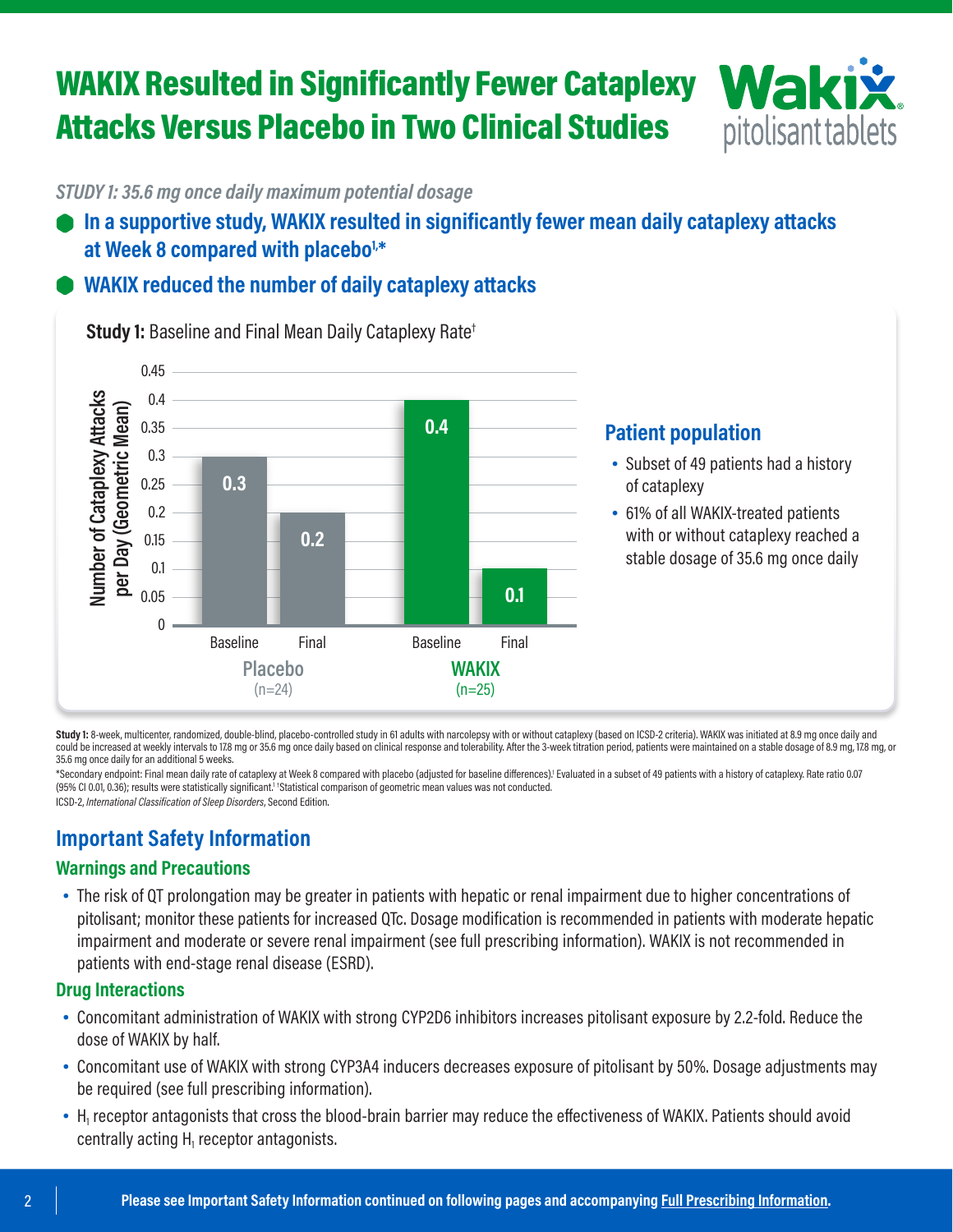## WAKIX Reduced the Number of Cataplexy **Attacks From Baseline<sup>1,2</sup>**



#### *Post hoc analyses*

### **In Study 3, WAKIX reduced weekly cataplexy attacks during the study period<sup>1</sup>**



**Study 3:** Weekly Rate of Cataplexy From Baseline to Week 7

**Statistical analysis of individual timepoints was not prespecified or conducted. Please see study design on page 1.**

### **Post hoc analysis of patients with severe cataplexy in Studies 1 and 32,\***

| <b>Treatment Group</b> | Attacks per Week - Baseline <sup>+</sup> | Attacks per Week - Stable Dose Period <sup>+</sup> | <b>Reduction From Baseline<sup>#</sup></b> |
|------------------------|------------------------------------------|----------------------------------------------------|--------------------------------------------|
| WAKIX $(n=20)$         | 23.9                                     | 9.4                                                | 14.5                                       |
| Placebo $(n=11)$       | 23.1                                     | 23.0                                               | 0.1                                        |

\*Post hoc analysis of patients pooled from two randomized, double-blind, placebo-controlled studies. Severe cataplexy was defined as at least 15 cataplexy attacks per week at baseline. Please see Study 1 study design on page 2 and Study 3 study design on page 1. †Values shown represent mean number of attacks per week. ‡LS mean change from baseline to stable dose period. Limitations of this analysis include that statistical comparison of the treatment groups was not prespecified and the small sample size.

## **Important Safety Information**

#### **Drug Interactions**

• WAKIX is a borderline/weak inducer of CYP3A4. Therefore, reduced effectiveness of sensitive CYP3A4 substrates may occur when used concomitantly with WAKIX. The effectiveness of hormonal contraceptives may be reduced when used with WAKIX and effectiveness may be reduced for 21 days after discontinuation of therapy.

#### **Use in Specific Populations**

- WAKIX may reduce the effectiveness of hormonal contraceptives. Patients using hormonal contraception should be advised to use an alternative non-hormonal contraceptive method during treatment with WAKIX and for at least 21 days after discontinuing treatment.
- There is a pregnancy exposure registry that monitors pregnancy outcomes in women who are exposed to WAKIX during pregnancy. Patients should be encouraged to enroll in the WAKIX pregnancy registry if they become pregnant. To enroll or obtain information from the registry, patients can call 1-800-833-7460.
- The safety and effectiveness of WAKIX have not been established in patients less than 18 years of age.